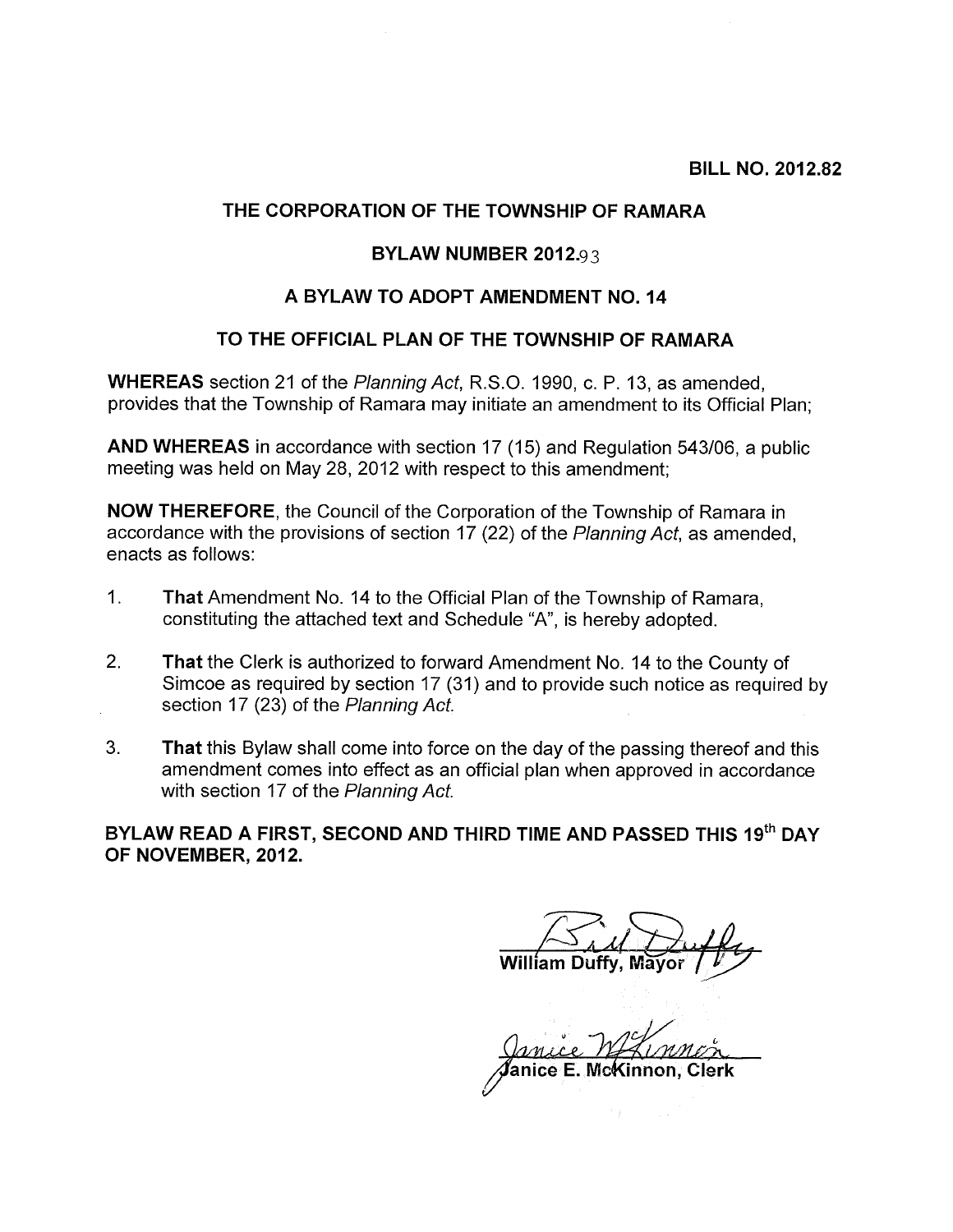# AMENDMENT NO. 14

# TO THE

# OFFICIAL PLAN OF

# THE TOWNSHIP OF RAMARA

 $\bar{z}$ 

 $\sim$ 

 $\epsilon$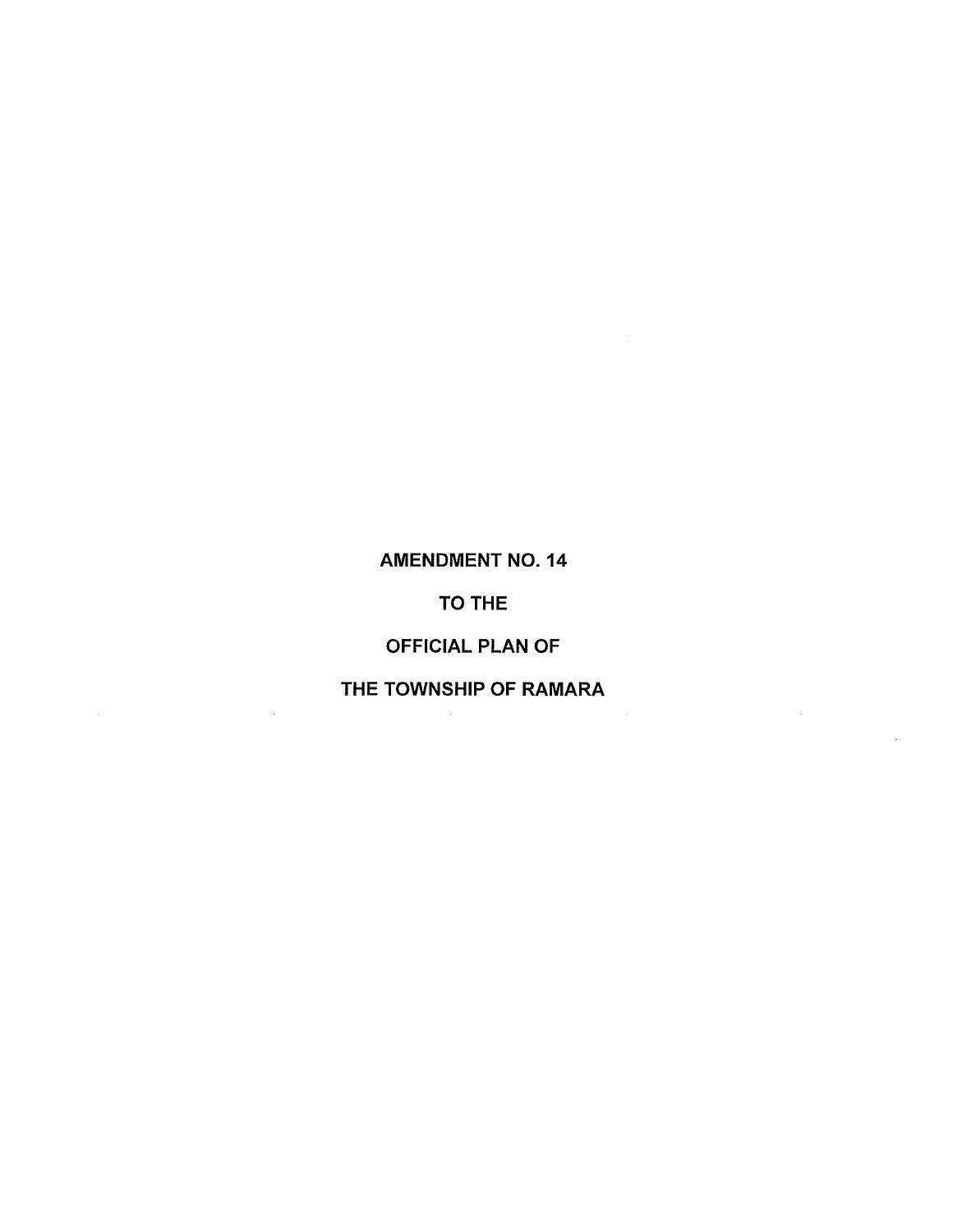

Notes: RAMA RESERVE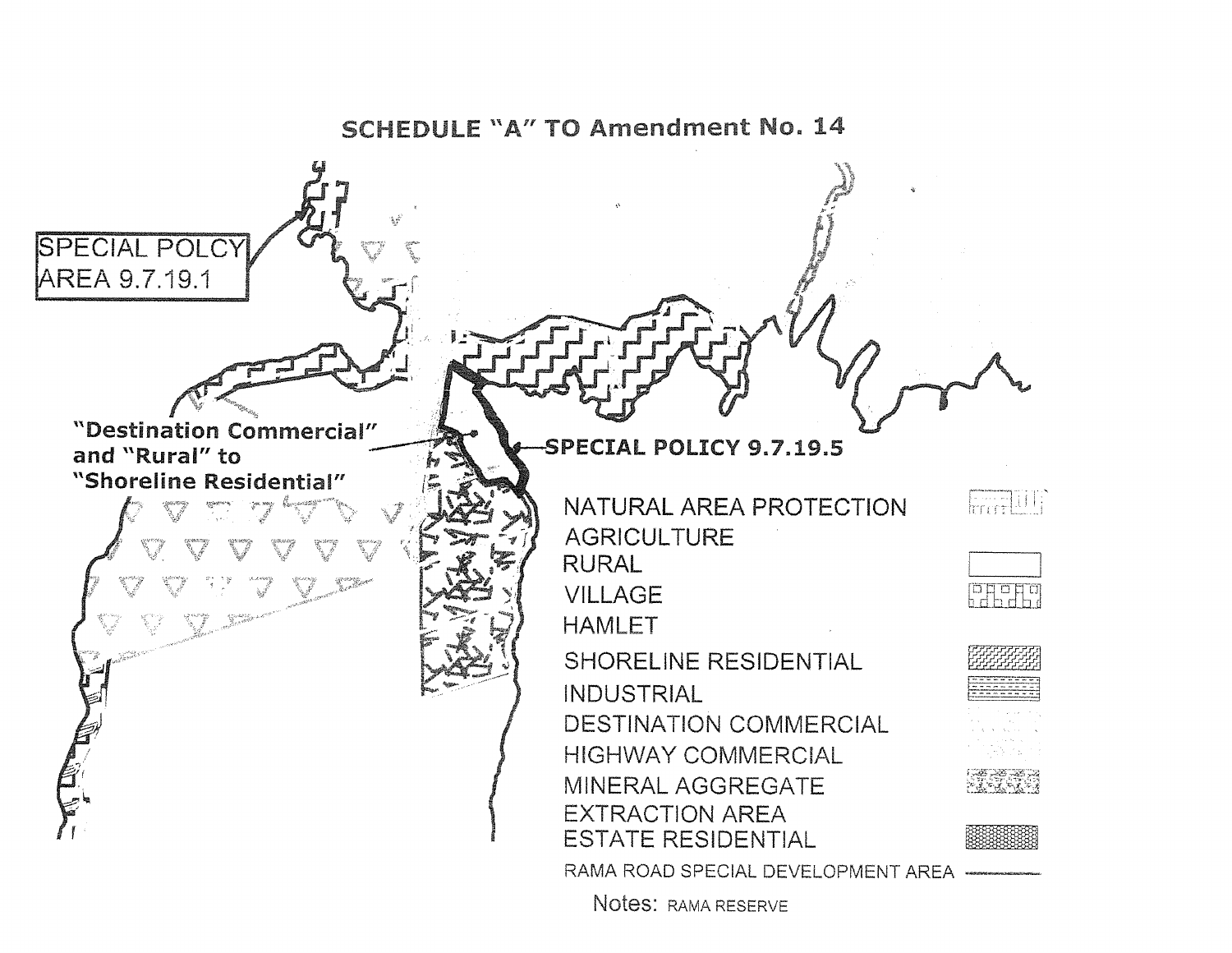### AMENDMENT NO. 14 TO THE OFFICIAL PLAN OF TOWNSHIP OF RAMARA

#### PART A - THE PREAMBLE

#### $\mathbf 1$ Purpose of the Amendment

The purpose of this Amendment is to change the land use designation shown on Schedule "A" attached, from "Destination Commercial" and "Rural" to "Shoreline Residential".

#### 2. Location

The Amendment is specific to the lands located in Parts of Lots 28, 29 and 30 Front Range (Rama) and Part the Original Shoreline Allowance in Front of Lots 28, 29 and 30 Front Range (Rama), known as 7199 Rama Road.

#### 3. Basis of Amendment

The owner of the subject property wishes to redesignate from existing "Destination Commercial and "Rural" to "Shoreline Residential". The area subject to this Amendment is 4.53 hectares (11.2 acres). Part of the application for the amendment includes a 20.12 metre wide Original Shoreline Allowance that is owned by the Township of Ramara. The subject property, including the Original Shoreline Allowance, has 340 metres (1,116 feet) abutting Lake St. John and 126.7 metres (416 feet) abutting Rama Road.

The property subject to this Amendment is vacant of buildings and structures. Previously, it was used as a seasonal trailer park with six permanently occupied dwellings.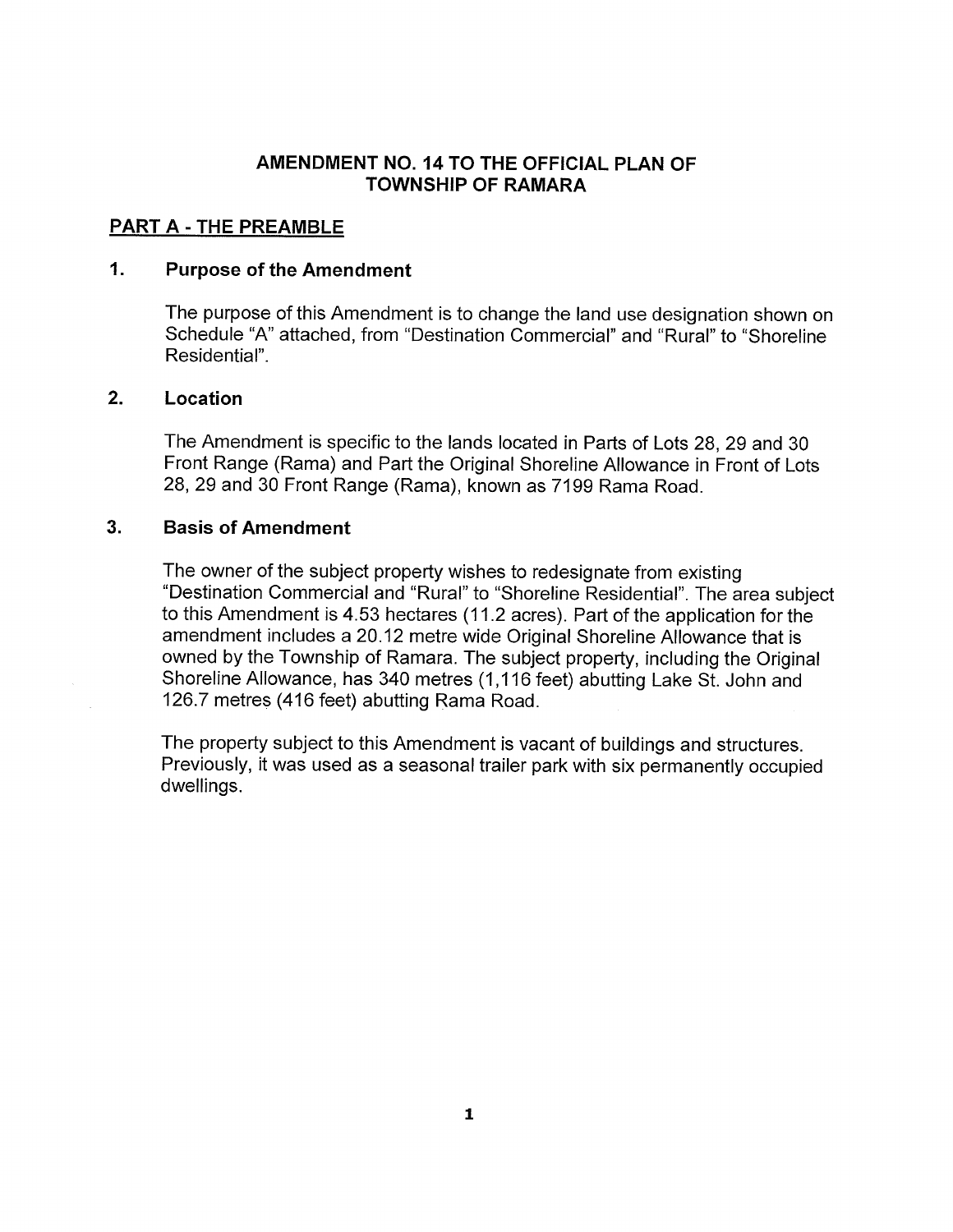## PART B - THE AMENDMENT

All of the Amendment entitled PART B - THE AMENDMENT consisting of the attached text and the schedule constitute Amendment No. 14 to the Official Plan of the Township of Ramara.

- $1.$ Schedule "A" entitled Land Use Plan is hereby amended by designating approximately 4.53 hectares (11.2 acres) located in Parts of Lots 28, 29 and 30 and Part of the Original Shore Allowance in Front of Lots 28, 29 and 30, Front Range (Rama) as "Shoreline Residential" instead of "Destination Commercial" and "Rural", as shown on Schedule "A" attached hereto.
- 2. That Section 9.7.19 is hereby amended by adding a special policy, as follows:

## "9.7.19.5 Rama Lakefront Resorts Inc. (OPA No. 14)

The following policies shall apply to those lands designated as "Shoreline Residential" in Parts of Lots 28, 29 and 30 and Part of the Original Shore Allowance in Front of Lots 28, 29 and 30, Front Range (Rama), as shown on Schedule "A" Land Use Plan.

- $\mathbf{i}$ Notwithstanding Section 4.3.1.6, the outward expansion of an existing designated "Shoreline Residential" area is permitted.
- ii A total of 36 lots and dwellings shall be permitted within this "Shoreline Residential" designation.
- iii Each new lot on a private driveway may be used for a permanent occupancy dwelling.
- iv Notwithstanding Section 9.7.13, each new lot may have vehicle access by a common private right-ofway connected to an open public road.
- v Amendment No 14 shall be implemented by a plan of subdivision/condominium and a Zoning Bylaw amendment enacted pursuant to Section 34 of the Planning Act.
- vi Any further planning applications to the Township of Ramara that implements Amendment No. 14 may be determined as complete applications following the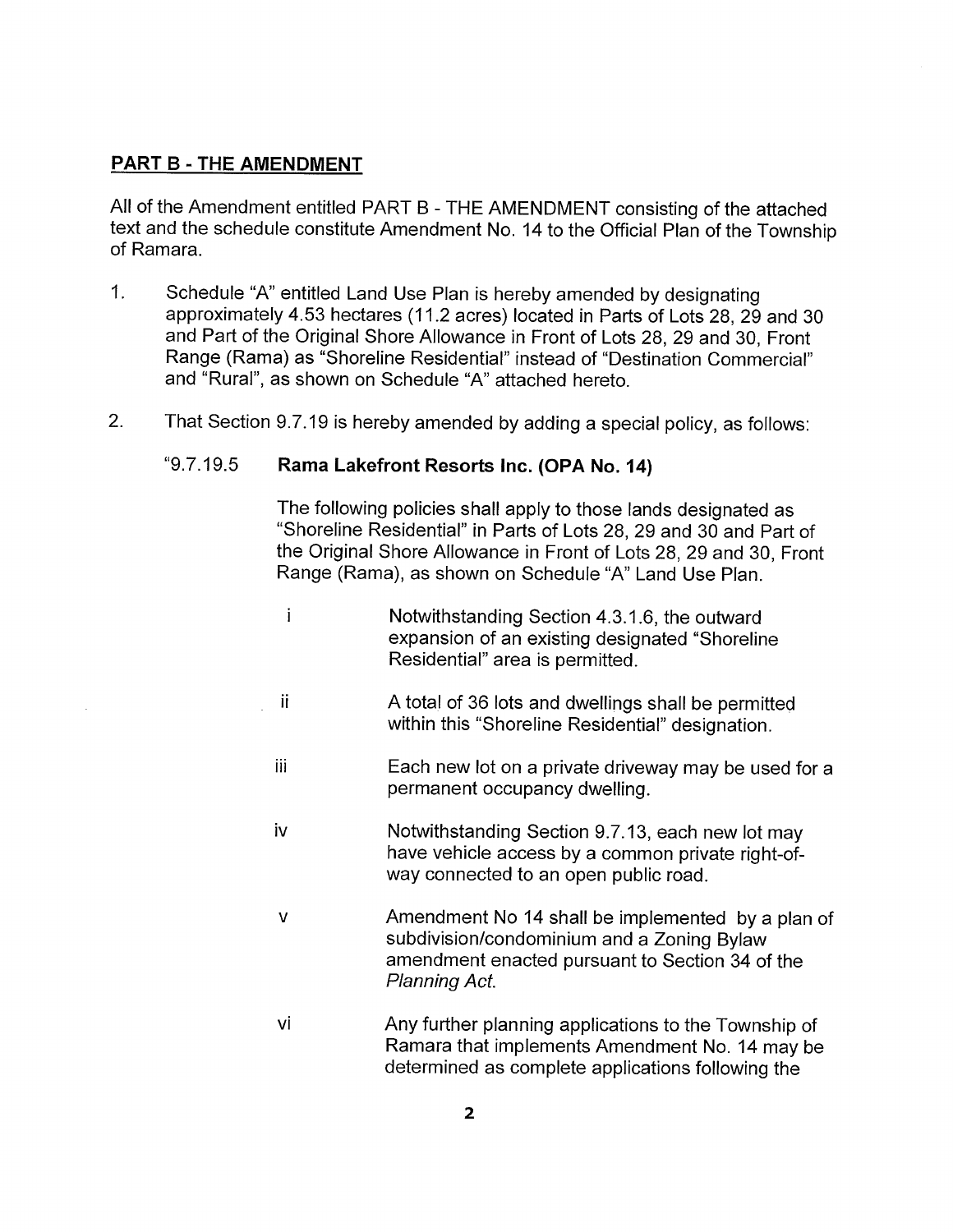satisfactory completion of the approval and design of private water supply, wastewater treatment and stormwater management services, the design of a plan of subdivision/condominium, and revised zoning bylaw amendment using the Integrated Approach under section A.2.9, of the Class Environmental Assessment (Environmental Assessment Act), amended 2011.

vii The applicant shall not proceed with the Integrated Approach, including any applications for approval of a plan of subdivision/condominium or enactment of a zoning bylaw amendment, until the existing Original Shore Allowance in Front of Lots 28, 29 and 30, Front Range (Rama) has been determined by the Council of the Township of Ramara to be available for disposal and the owner of the subject property has negotiated the purchased of the subject land for incorporation into the subject property.

 $\sim 10^{-11}$ 

The provisions of this Plan, as amended from time to time, shall apply in regard to the interpretation of this Amendment."